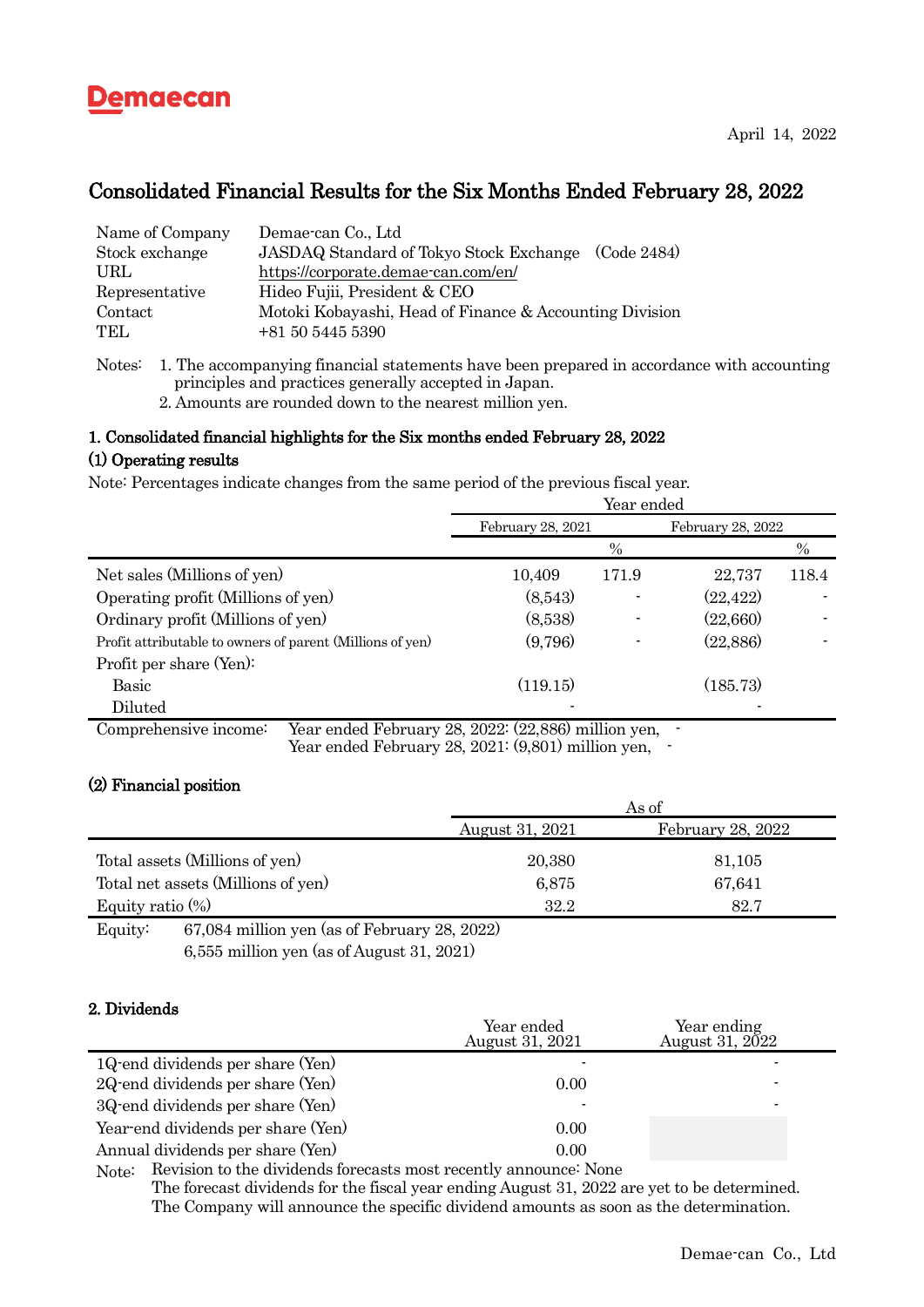# 3. Financial forecasts for the fiscal year ending August 31, 2022

Note: Percentages indicate changes from the same period of the previous fiscal year.

|                                    | Year ending<br>August 31, 2022 |  |
|------------------------------------|--------------------------------|--|
|                                    |                                |  |
| Operating profit (Millions of yen) | $(50,000)$ ~ $(55,000)$<br>-   |  |

Note: Revision to the financial forecasts most recently announce: None

# 4. Notes

- (1) Important changes in subsidiaries (Changes on specific subsidiaries associated with changes in scope of consolidation): None
- (2) Adoption of special accounting methods for preparation of quarterly financial statements: Yes Note: Please refer to "2. Consolidated Financial Statements and Notes to Consolidated Financial Statement, (3) Notes to Consolidated Financial Statements" on page 8 for further information

## (3) Changes in accounting policies, changes in accounting estimates and restatements

- 1. Changes in accounting policies along with changes in accounting standards: Yes
- 2. Other changes of accounting policies besides the number 1 above: None
- 3. Changes in accounting estimates: None
- 4. Restatements: None

(4) Number of shares issued and outstanding (common share)

- 1. Number of shares issued and outstanding (including treasury shares)
	- As of February 28, 2022: 131,067,900 shares

As of August 31, 2021: 85,486,500 shares

- 2. Number of shares of treasury shares
- As of February 28, 2022: 20,674 shares As of August 31, 2020: 3,267,074 shares 3. Average number of shares outstanding

As of February 28, 2022: 123,222,811 shares As of February 28, 2021: 82,216,420 shares

\* These Consolidated Financial Results are not subject to audits by certified public accountants or audit corporations.

### \* Explanation of the appropriate use of financial forecast and other notes:

- The financial forecasts and estimates provided in these Consolidated Financial Results are based on information available at the time of report issuance and certain assumptions judged to be reasonable by the Company and are, therefore, not guarantees of future performance. Consequently, actual results may differ substantially from those described in these Consolidated Financial Results. Please refer to "1. Summary of Operating Results and Financial Position, (3) Future Forecast" on page 3 for further details.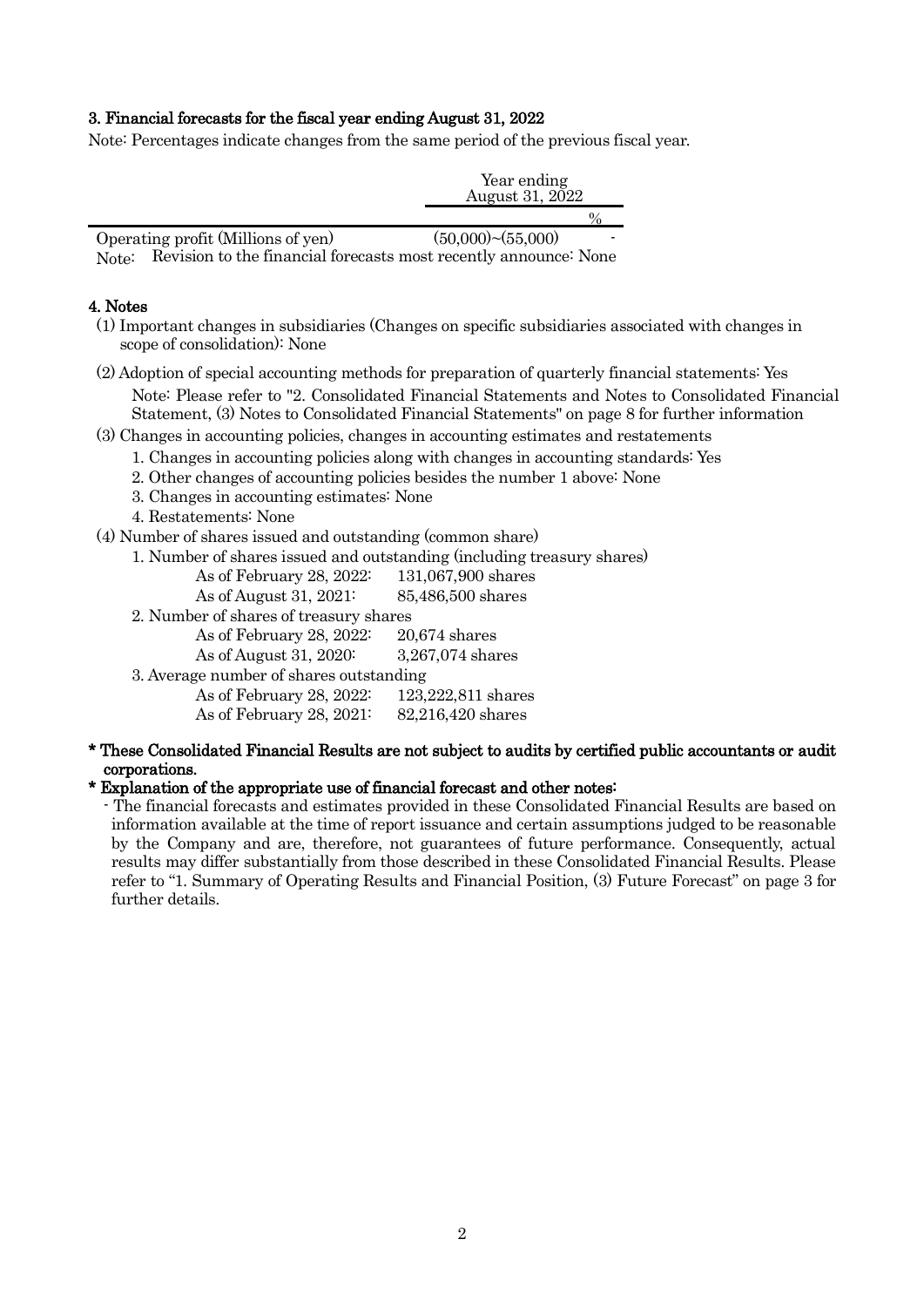#### 1. Summary of Operating Results and Financial Position (1) Summary of Operating Results for the Fiscal Year under Review

# During the first quarter of the fiscal year under review (September 1, 2021 to February 28, 2022), the Group stepped up its efforts to expand the Demae-can business with a view toward attaining its goal of

making food delivery part of everyday life. Given the announcement of quasi-emergency measures to address COVID-19 for the Tokyo metropolitan area and other areas early in 2022, and partly due to a large-scale promotion conducted in Tokyo and its three adjacent prefectures (Saitama, Chiba and Kanagawa) from November 2021 to January 2022, demand for food delivery expanded in these area expanded significantly, resulting in an increase in the number of active users and drivers. With coupons and other proactive investment continued for the acquisition of new users to expand its share in the food delivery market, the Company was able to maintain No.1 app downloads by category from the first quarter of the fiscal year under review, and steadily expand its share in the market in which rationalization is being driven by other competitors.

Additionally, in the weekly campaigns conducted with selected merchants during the above-mentioned promotion, the sales of the merchants that participated in the campaign increased 4.0x on average from the previous week. Its ability to be able to attract users effectively allows the Company to become an essential platform for merchants.

Consequently, consolidated net sales for the first three months of the fiscal year under review increased by 118.4% year on year, to 22,737,406 thousand yen, reflecting continued business expansion. However, aggressive business development and investment resulted in operating loss of 22,422,907 thousand yen (operating loss of 8,543,555 thousand yen in the previous fiscal year), ordinary loss of 22,660,334 thousand yen (ordinary loss of 8,538,290 thousand yen in the previous fiscal year) and loss attributable to owners of parent of 22,886,495 thousand yen (loss attributable to owners of parent of 9,796,394 thousand yen in the previous fiscal year).

Meanwhile, to make a change in its accounting policy, the Company began applying the Accounting Standard for Revenue Recognition (ASBJ Statement No. 29. March 31, 2020), etc. at the beginning of the first quarter of the fiscal year under review. More information is provided in (4) Notes to Consolidated Financial Statements (Changes in Accounting Policies) under "2. Consolidated Financial Statements and Notes to Consolidated Financial Statement."

(Thousands of yen)

| THOUBALIUS OF YOU      |                  |                                        |                  |              |            |        |
|------------------------|------------------|----------------------------------------|------------------|--------------|------------|--------|
|                        | Six months ended |                                        | Six months ended |              | YoY        |        |
|                        |                  | February 28, 2021<br>February 28, 2022 |                  |              |            |        |
| Category               | Amount           | <b>Sales</b>                           | Amount           | <b>Sales</b> | Amount     | Change |
|                        |                  | ratio $(\%)$                           |                  | ratio $(\%)$ |            | (0/0)  |
| Demae-can business     |                  |                                        |                  |              |            |        |
| Demae-can service fees | 4,688,073        | 45.0                                   | 7,486,916        | 32.9         | 2,798,843  | 59.7   |
| Delivery commissions   | 4,691,069        | 45.1                                   | 13,958,170       | 61.4         | 9,267,101  | 197.5  |
| Other transactions     | 697,139          | 6.7                                    | 1,010,948        | 4.4          | 313,808    | 45.0   |
| Sub-total              | 10,076,282       | 96.8                                   | 22,456,035       | 98.8         | 12,379,753 | 122.9  |
| Mail order business    | 333,195          | 3.2                                    | 281,371          | $1.2\,$      | (51, 824)  | (15.6) |
| Total                  | 10,409,477       | 100.0                                  | 22,737,406       | 100.0        | 12,327,929 | 118.4  |

The business results for each segment are described below:

(Demae-can Business)

 In the Demae-can business segment, GMV at the end of the first quarter under review increased to 110.0 billion yen (up 55% year on year). In parallel with this increase, the number of active users climbed 47% year on year, to 8.53 million, and the number of riders rose 299% year on year, showing an expansion in line with the management plan.

 As a result, net sales in the segment came to 22,456,035 thousand yen (up 122.9% year on year) for the first quarter under review, including 7,486,916 thousand yen in Demae-can service fees, 13,958,170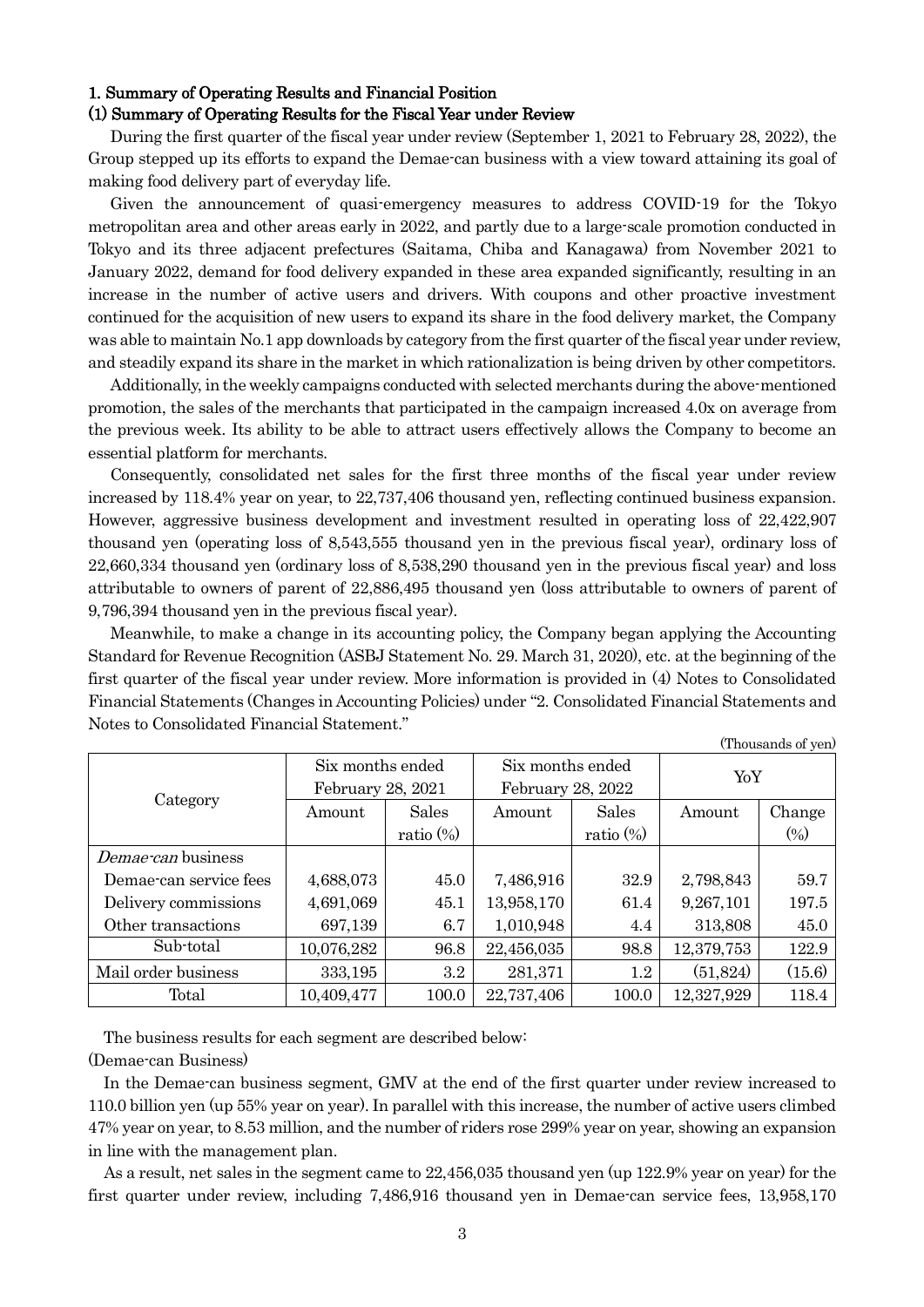thousand yen in delivery commissions and 1,010,948 thousand yen from other transactions.

#### (Mail Order Business)

 The Mail Order business segment, which sells shochu and other products to restaurants by mail order, was affected by the shortened operating hours of restaurants due to the COVID-19 pandemic. As a result, net sales in the Mail Order business came to 281,371 thousand yen (down 15.6% year on year) for the first quarter under review.

#### (2) Summary of Financial Position in the Fiscal Year under Review

#### 1) Assets, Liabilities, and Net Assets

 Current assets at the end of the first half under review amounted to 80,754,643 thousand yen, an increase of 60,711,996 thousand yen from the end of the previous fiscal year. This was mainly attributable to an increase of 1,965,281 thousand yen in account receivable-other and an increase of 58,159,413 thousand yen in cash and deposits.

 Non-current assets at the end of the first half under review amounted to 350,673 thousand yen, an increase of 13,280 thousand yen from the end of the previous fiscal year. This was mainly attributable to an increase of 23,015 thousand yen in investment securities.

 As a result, total assets at the end of the first half under review amounted to 81,105,316 thousand yen, an increase of 60,725,277 thousand yen from the end of the previous fiscal year.

 Current liabilities at the end of the first half under review amounted to 13,195,096 thousand yen, an increase of 109,138 thousand yen from the end of the previous fiscal year. This was mainly caused by an increase of 292,902 thousand yen in account payable-other with a decrease of 94,781 thousand yen in income taxes payable and a decrease of 107,824 thousand yen in provision for bonuses.

 Non-current liabilities at the end of the first half under review decreased 149,534 thousand yen from the end of the previous fiscal year, to 268,748 thousand yen. This was mainly caused by a decrease of 146,528 thousand yen in guarantee deposits received.

 As a result, total liabilities at the end of the first half under review amounted to 13,463,844 thousand yen, a decrease of 40,395 thousand yen from the end of the previous fiscal year.

 Net assets amounted to 67,641,471 thousand yen, an increase of 60,765,672 thousand yen from the end of the previous fiscal year. Key factors contributing to this were an increase of 98,799,873 thousand yen in capital surplus due to capital increase and transfer from share capital, and net loss of 22,886,495 thousand yen for the quarter resulted in a decrease in retained earnings.

#### 2) Cash flows

 The balance of cash and cash equivalents ("cash") at the end of the first half of the fiscal year under review increased 58,159,413 thousand yen from the end of the previous fiscal year, to 68,356,340 thousand yen.

 The state of cash flows and factors for each category for the first half under review are as follows: (Cash flows from operating activities)

 Net cash used in operating activities during the first half under review was 24,692,585 thousand yen (a decrease of 8,028,925 thousand yen in the same period of the previous fiscal year). This was mainly attributable to a loss before income taxes of 22,838,476 thousand yen, depreciation of 9,949 thousand yen, an increase in accounts payable-other of 459,314 thousand yen, and an increase in accounts receivable-other of (1,965,281) thousand yen.

(Cash flows from investing activities)

 Net cash used in investing activities during the first half under review was 165,562 thousand yen (a decrease of 1,081,886 thousand yen in the same period of the previous fiscal year). Key contributing factors included purchase of intangible assets of 164,105 thousand yen.

(Cash flows from financing activities)

Net cash provided by financing activities during the first half under review was 83,017,562 thousand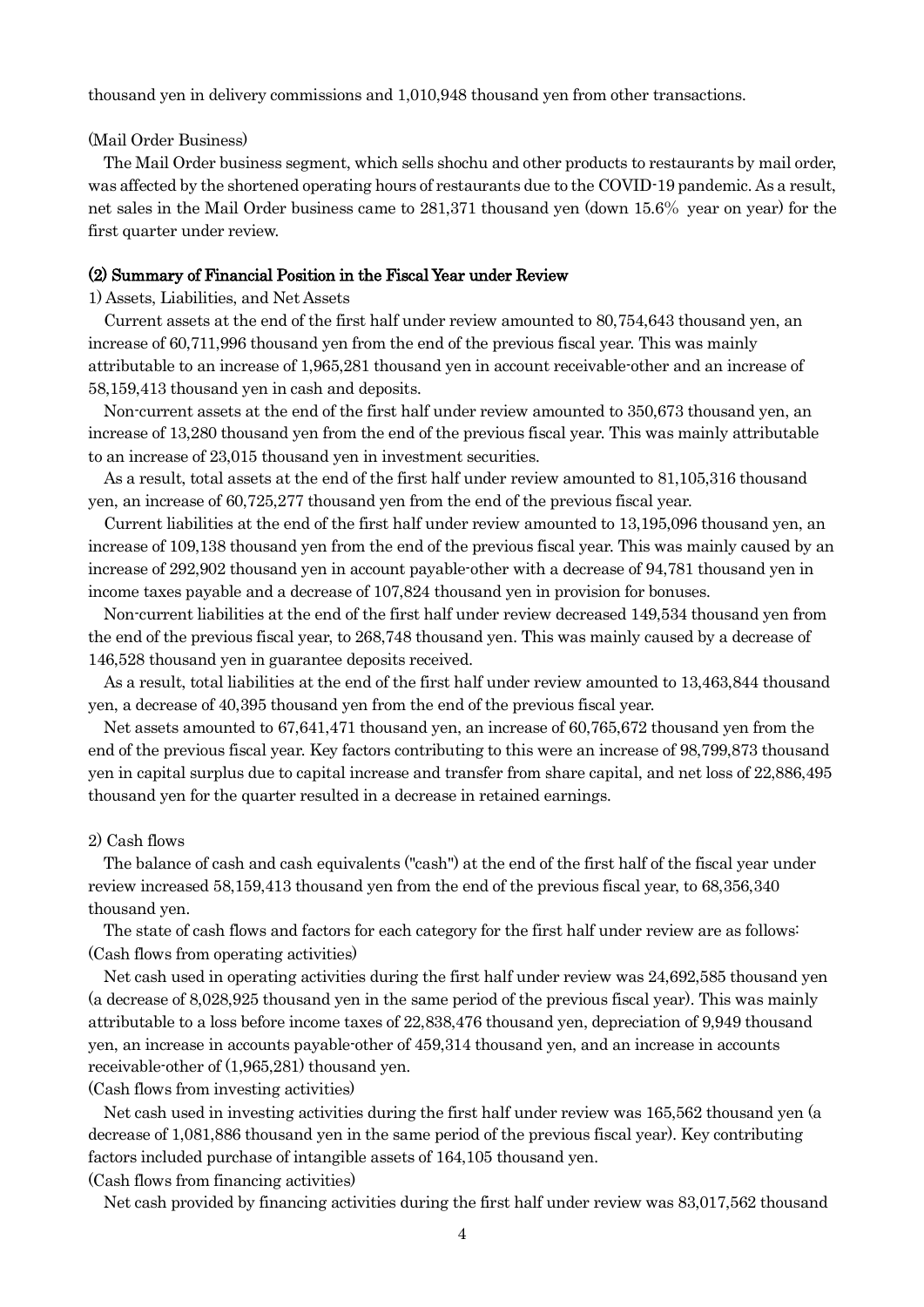yen (a decrease of 551 thousand yen in the same period of the previous fiscal year). Key contributing factors included proceeds from issuance of shares of 77,619,773 thousand yen and proceeds from disposal of treasury shares of 5,400,729 thousand yen.

## (3) Explanation of Information on Future Forecasts, Including the Forecaset of Consolidated Results

The business environment surrounding the delivery market is characterized by rapid changes, which may have a significant impact on the Company's financial results. With this in mind, the Company expects that the GMV will be 330 billion yen and operating profit will be in the range from negative 50 billion yen to negative 55 billion yen, based on current assumptions, for the fiscal year ending August 31, 2022.

\*GMV refers to Gross Merchandise Value, which amounted to 162.7 billion yen in the fiscal year ended August 31, 2021.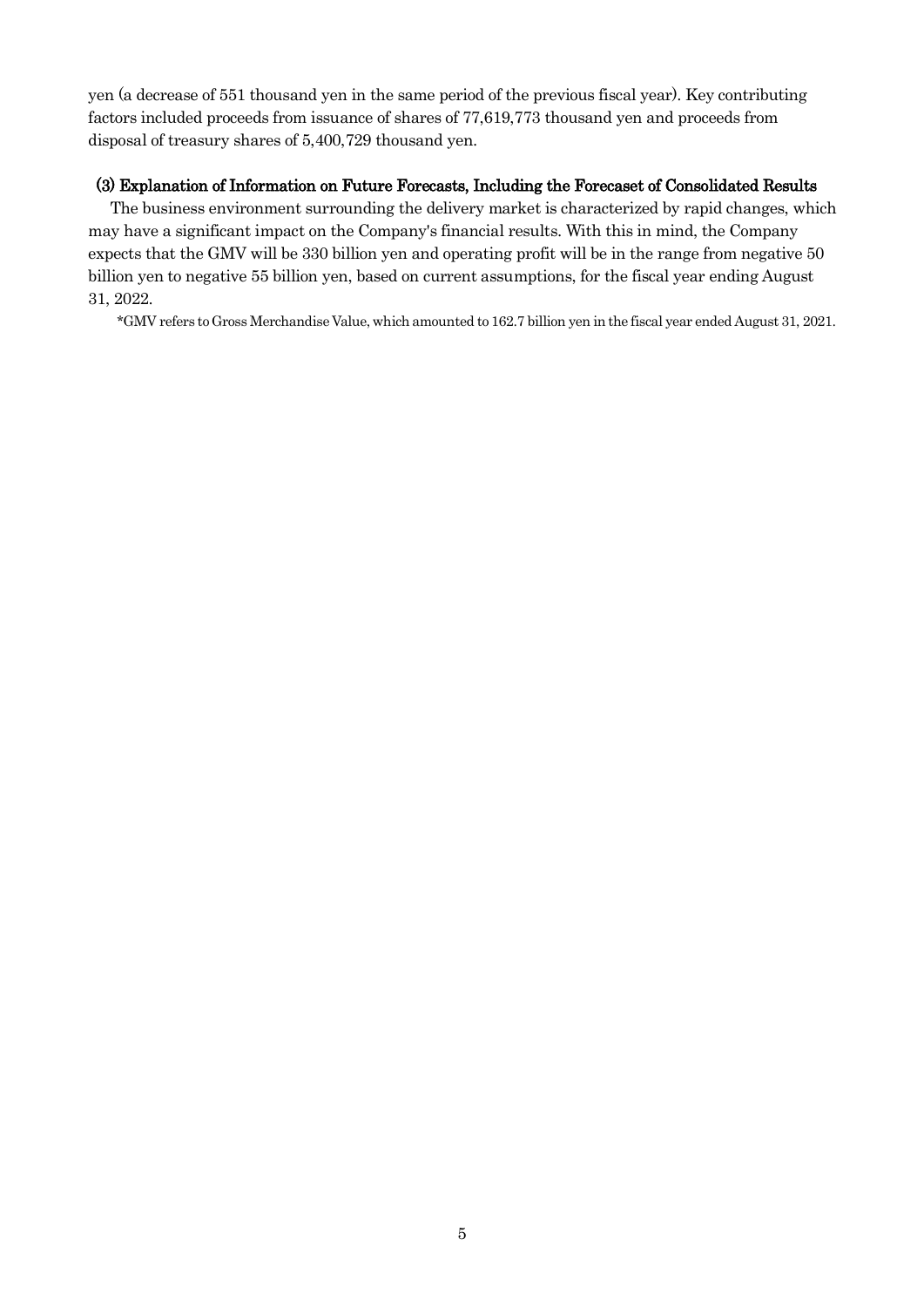# 2. Consolidated Financial Statements and Notes to Consolidated Financial Statement

# (1) Consolidated Balance Sheets

|                                     |                       | (Thousands of yen)      |
|-------------------------------------|-----------------------|-------------------------|
|                                     | As of August 31, 2021 | As of February 28, 2022 |
| Assets                              |                       |                         |
| Current assets                      |                       |                         |
| Cash and deposits                   | 10,196,926            | 68,356,340              |
| Notes and accounts receivable—trade | 290,586               | 134,989                 |
| Merchandise and finished goods      | 59,464                | 68,066                  |
| Accounts receivable-other           | 9,108,784             | 11,074,065              |
| Other                               | 475,750               | 1,166,754               |
| Allowance for doubtful accounts     | (88, 866)             | (45,574)                |
| Total current assets                | 20,042,646            | 80,754,643              |
| Non-current assets                  |                       |                         |
| Property, plant, and equipment      | 71,623                | 63,950                  |
| Intangible assets                   |                       |                         |
| Software                            | 6,802                 | 5,545                   |
| Other                               | 138                   | 138                     |
| Total intangible assets             | 6,941                 | 5,683                   |
| Investments and other assets        |                       |                         |
| Investment securities               | 210,002               | 232,398                 |
| Guarantee deposits                  | 35,547                | 35,362                  |
| Deferred tax assets                 | 12,896                | 12,896                  |
| Other                               | 9,182                 | 9,121                   |
| Allowance for doubtful accounts     | (8,800)               | (8,739)                 |
| Total investments and other assets  | 258,828               | 281,039                 |
| Total non-current assets            | 337,393               | 350,673                 |
| Total assets                        | 20,380,039            | 81,105,316              |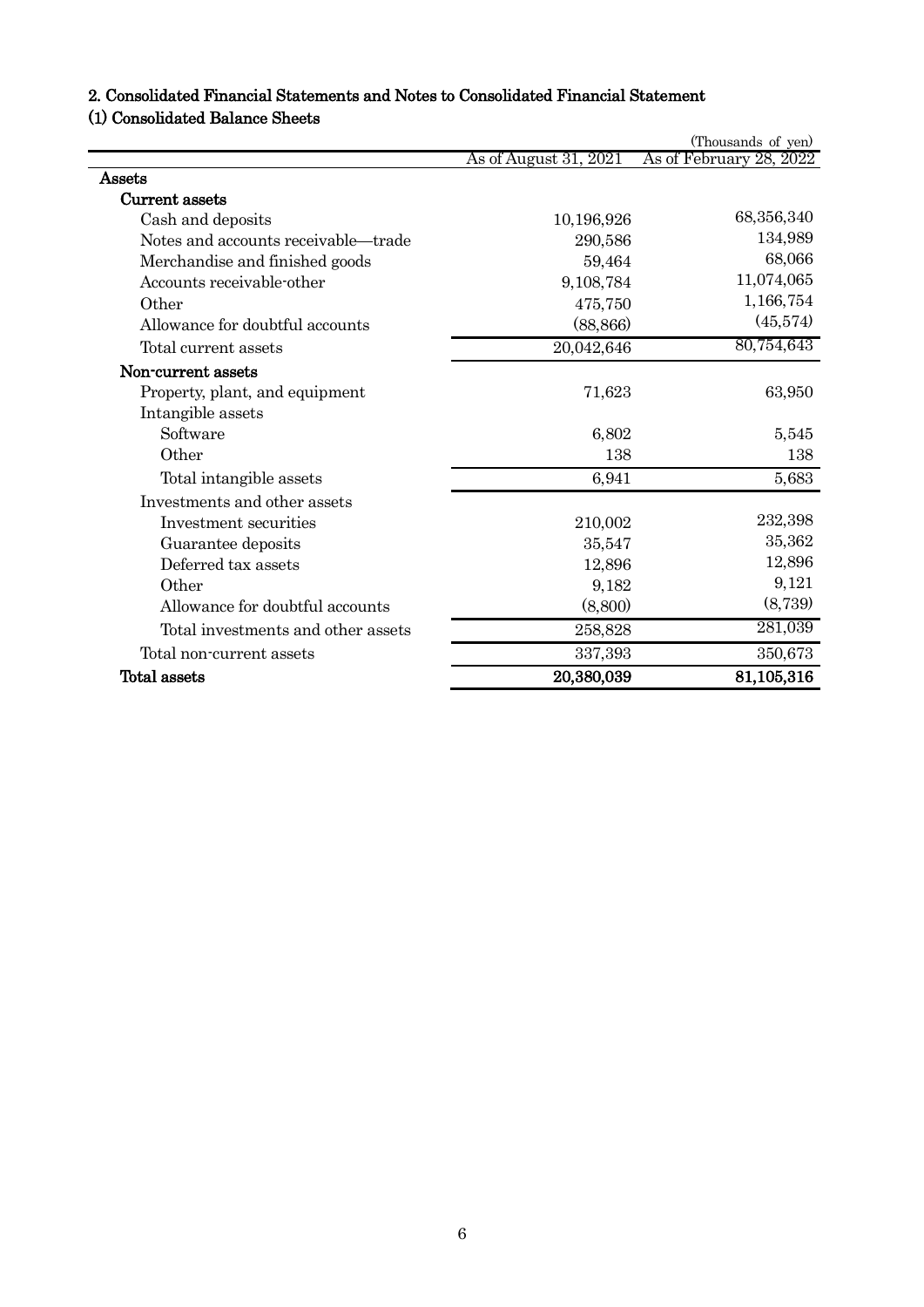|                                                          |                       | (Thousands of yen)      |
|----------------------------------------------------------|-----------------------|-------------------------|
|                                                          | As of August 31, 2021 | As of February 28, 2022 |
| Liabilities                                              |                       |                         |
| <b>Current liabilities</b>                               |                       |                         |
| Notes and accounts payable - trade                       | 26,604                | 34,209                  |
| Accounts payable - other                                 | 12,616,764            | 12,909,667              |
| Income taxes payable                                     | 141,552               | 46,771                  |
| Provision for bonuses                                    | 131,909               | 24,084                  |
| Other                                                    | 169,125               | 180,363                 |
| Total current liabilities                                | 13,085,957            | 13,195,096              |
| Non-current liabilities                                  |                       |                         |
| Other                                                    | 418,283               | 268,748                 |
| Total non-current liabilities                            | 418,283               | 268,748                 |
| <b>Total liabilities</b>                                 | 13,504,240            | 13,463,844              |
| Net assets                                               |                       |                         |
| Shareholders' equity                                     |                       |                         |
| Share capital                                            | 16,113,422            | 100,000                 |
| Capital surplus                                          | 12,980,932            | 111,780,805             |
| Retained earnings                                        | (21,966,290)          | (44,852,786)            |
| Treasury shares                                          | (633, 319)            | (4,007)                 |
| Total shareholders' equity                               | 6,494,744             | 67,024,011              |
| Accumulated other comprehensive income                   |                       |                         |
| Valuation difference on available-for-sale<br>securities | 60,739                | 60,274                  |
| Total accumulated other comprehensive<br>income          | 60,739                | 60,274                  |
| share acquisition rights                                 | 320,315               | 557,186                 |
| Total net assets                                         | 6,875,798             | 67,641,471              |
| Total liabilities and net assets                         | 20,380,039            | 81,105,316              |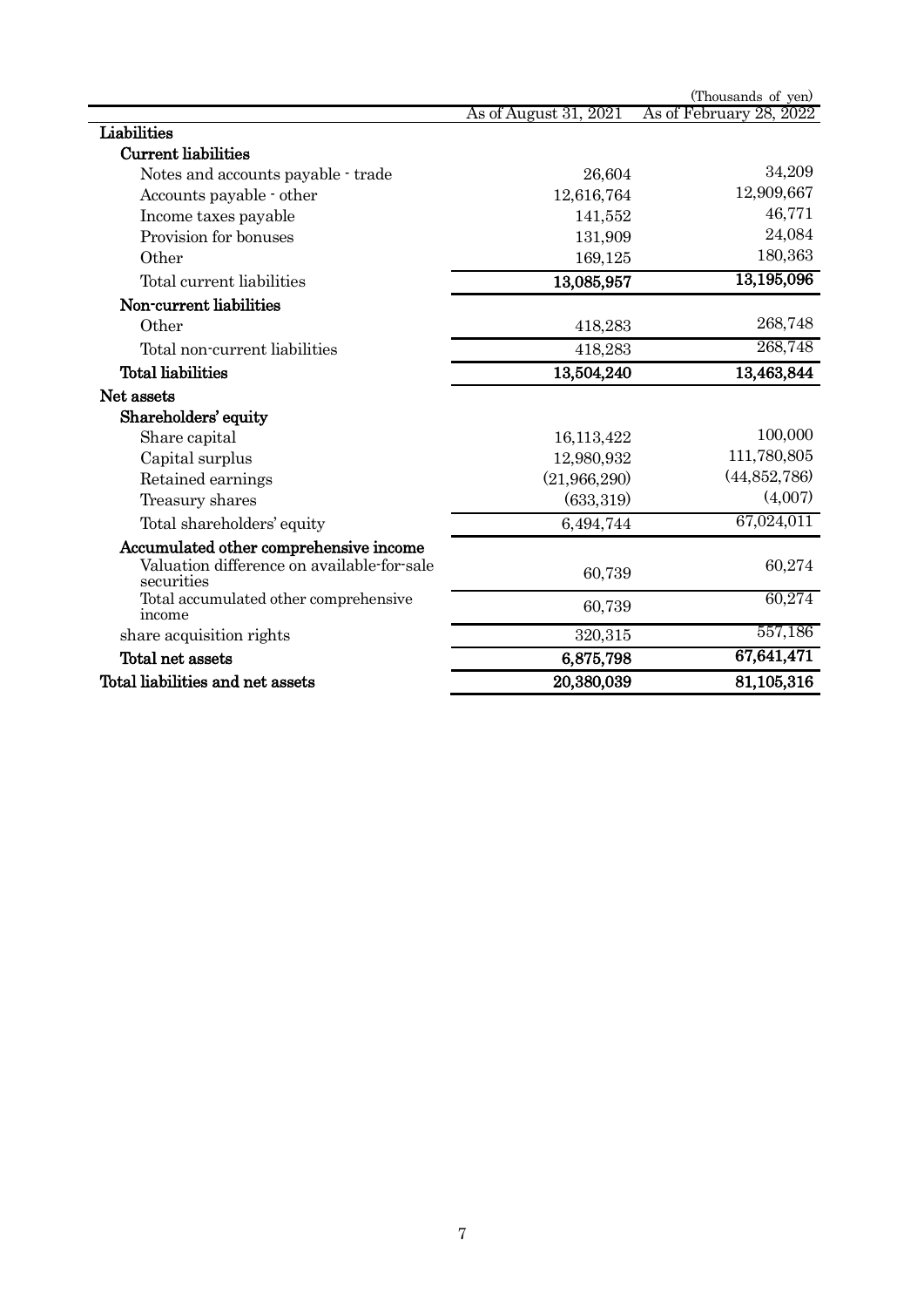# (2) Consolidated Statements of Income and Comprehensive Income

Consolidated Statements of Income

|                                                                     |                                                     | (Thousands of yen)                    |
|---------------------------------------------------------------------|-----------------------------------------------------|---------------------------------------|
|                                                                     | Six months ended<br>February 28, 2021<br>10,409,477 | Six months ended<br>February 28, 2022 |
| Net sales                                                           |                                                     | 22,737,406                            |
| Cost of sales                                                       | 5,334,892                                           | 26,127,354                            |
| Gross profit                                                        | 5,074,585                                           | (3,389,947)                           |
| Selling, general and administrative expenses                        | 13,618,140                                          | 19,032,960                            |
| Operating profit                                                    | (8,543,555)                                         | (22, 422, 907)                        |
| Non-operating income                                                |                                                     |                                       |
| Interest income                                                     | 143                                                 | 347                                   |
| Dividend income                                                     | 826                                                 | 787                                   |
| Share of profit of entities accounted for using<br>equity method    | 16,337                                              | 33,427                                |
| Insurance claim income                                              | 1,882                                               | 6,770                                 |
| Subsidy income                                                      | 8,532                                               | 123,413                               |
| Other                                                               | 1,672                                               | 3,603                                 |
| Total non-operating income                                          | 29,395                                              | 168,350                               |
| Non-operating expenses<br>Interest expenses                         | 187                                                 | 363                                   |
| Loss on cancellation of insurance policies                          | 11,048                                              |                                       |
| Compensation for damage                                             | 12,308                                              | 5,539                                 |
| Share issuance costs                                                |                                                     | 394,753                               |
| Other                                                               | 585                                                 | 5,120                                 |
| Total non-operating expenses                                        | 24,130                                              | 405,778                               |
| Ordinary profit                                                     | (8,538,290)                                         | (22,660,334)                          |
| Extraordinary income                                                |                                                     |                                       |
| Gain on sales of non-current assets                                 |                                                     | 3,272                                 |
| Gain on sale of investment securities                               | 68                                                  |                                       |
| Total extraordinary income                                          | 68                                                  | 3,272                                 |
| <b>Extraordinary</b> losses                                         |                                                     |                                       |
| Loss on retirement of non-current assets                            | 69                                                  | 10                                    |
| Impairment losses                                                   | 1,113,812                                           |                                       |
| Costs related to correction of prior period<br>financial statements |                                                     | 181,403                               |
| Retirement benefits for directors                                   | 100,000                                             |                                       |
| Other                                                               | 7,445                                               |                                       |
| Total extraordinary losses                                          | 1,221,327                                           | 181,414                               |
| Profit before income taxes                                          | (9,759,550)                                         | (22,838,476)                          |
| Income taxes                                                        | 36,843                                              | 48,019                                |
| Loss                                                                | (9,796,394)                                         | (22,886,495)                          |
| Loss attributable to owners of parent                               | (9,796,394)                                         | (22,886,495)                          |
|                                                                     |                                                     |                                       |

Consolidated Statements of Comprehensive Income

|                                                          |                   | (Thousands of yen)  |
|----------------------------------------------------------|-------------------|---------------------|
|                                                          | Six months ended  | Six months ended    |
|                                                          | February 28, 2021 | February 28, 2022   |
| Profit                                                   | (9,796,394)       | (22,886,495)        |
| Other comprehensive income                               |                   |                     |
| Valuation difference on available-for-sale<br>securities | (5,234)           | (465)               |
| Total other comprehensive income                         | (5,234)           | $\left( 465\right)$ |
| Comprehensive income                                     | (9,801,629)       | (22,886,960)        |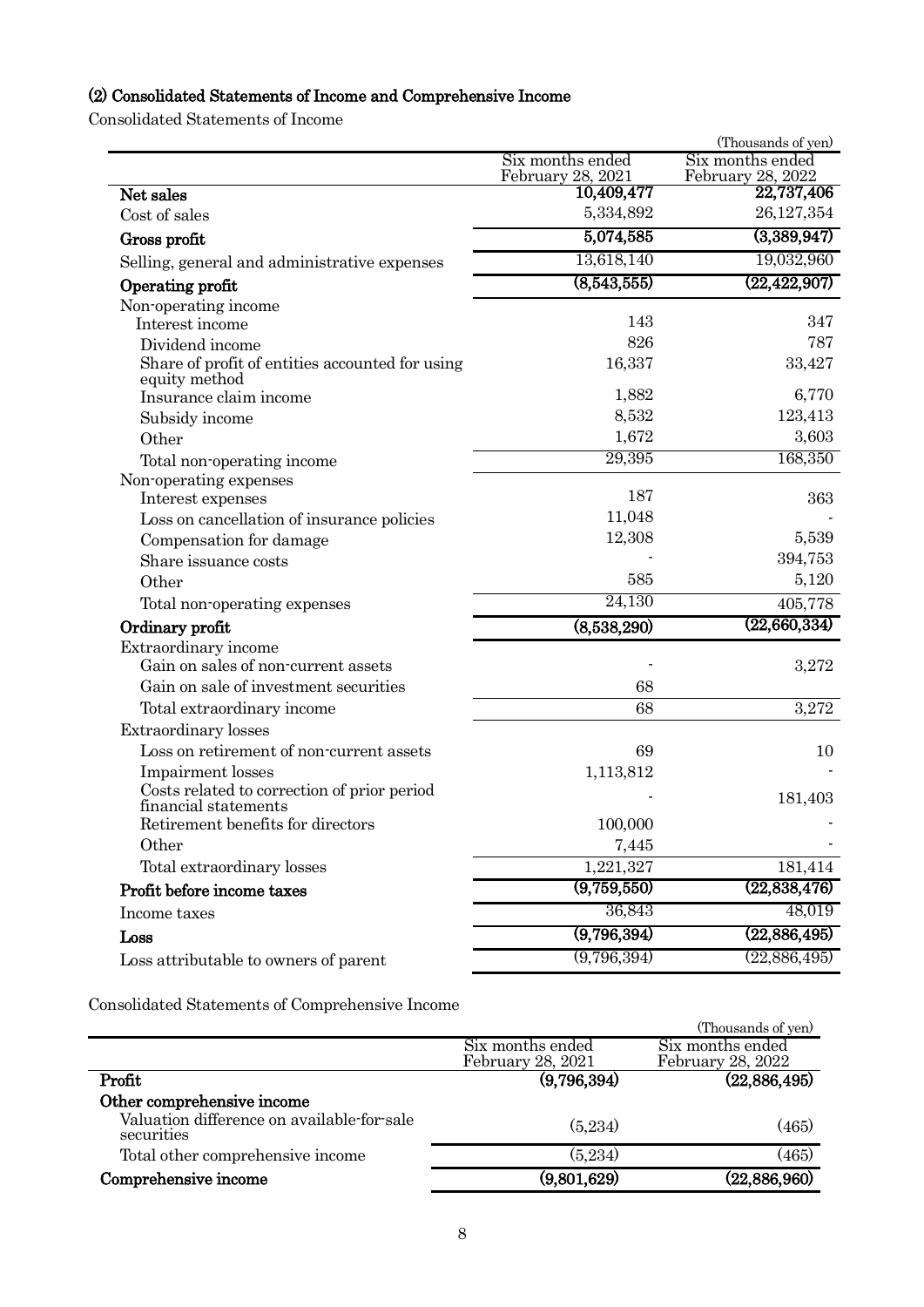|                                                                   |                                       | (Thousands of yen)                    |
|-------------------------------------------------------------------|---------------------------------------|---------------------------------------|
|                                                                   | Six months ended<br>February 28, 2021 | Six months ended<br>February 28, 2022 |
| Comprehensive income attributable to<br>owners of parent          | (9,801,629)                           | (22,886,960)                          |
| Comprehensive income attributable to<br>non-controlling interests |                                       |                                       |

# (3) Consolidated Statements of Cash Flows

|                                                                                      |                                       | (Thousands of yen)                    |
|--------------------------------------------------------------------------------------|---------------------------------------|---------------------------------------|
|                                                                                      | Six months ended<br>February 28, 2021 | Six months ended<br>February 28, 2022 |
| Cash flows from operating activities                                                 |                                       |                                       |
| Profit before income taxes                                                           | (9,759,550)                           | (22,838,476)                          |
| Depreciation                                                                         | 7,780                                 | 9,949                                 |
| Impairment loss                                                                      | 1,113,812                             |                                       |
| Share-based remuneration expenses                                                    | 79,125                                | 237,376                               |
| Loss on retirement of non-current assets                                             | 69                                    | 10                                    |
| Loss (gain) on sales of investment                                                   | (68)                                  |                                       |
| securities<br>Increase (decrease) in allowance for<br>doubtful accounts              | 21,576                                | (43,353)                              |
| Increase (decrease) in provision for<br>bonuses                                      | 38,367                                | (107, 824)                            |
| Interest and dividend income                                                         | (970)                                 | (1,134)                               |
| Share issuance costs                                                                 |                                       | 394,753                               |
| Interest expenses                                                                    | 187                                   | 363                                   |
| Share of (profit) loss of entities accounted<br>for using equity method              | (16, 337)                             | (33, 427)                             |
| Decrease (increase) in notes and accounts<br>receivable - trade                      | (48, 941)                             | 155,657                               |
| Decrease (increase) in inventories                                                   | 8,445                                 | (8, 478)                              |
| Increase (decrease) in notes and accounts                                            | (29, 223)                             | 7,604                                 |
| payable – trade<br>Decrease (increase) in accounts<br>receivable-other               | (954, 587)                            | (1,965,281)                           |
| Increase (decrease) in accounts payable-<br>other                                    | 1,880,718                             | 459,314                               |
| Other                                                                                | (341,085)                             | (910, 495)                            |
| Subtotal                                                                             | (8,000,679)                           | (24, 643, 441)                        |
| Interest and dividend income received                                                |                                       | 11,546                                |
|                                                                                      | 4,656<br>(187)                        | (363)                                 |
| Interest expenses paid                                                               | (38,276)                              | (65, 704)                             |
| Income taxes paid<br>Income taxes refund                                             | 5,562                                 | 5,376                                 |
|                                                                                      |                                       | (24,692,585)                          |
| Net cash provided by) operating activities                                           | (8,028,925)                           |                                       |
| Cash flows from investing activities<br>Purchase of property, plant and<br>equipment | (54, 946)                             | (3,382)                               |
| Proceeds from property, plant and<br>equipment                                       |                                       | 4,222                                 |
| Purchase of intangible assets                                                        | (1,029,625)                           | (164, 105)                            |
| Proceeds from sales of investment<br>securities                                      | 156                                   |                                       |
| Other                                                                                | 2,528                                 | (2,296)                               |
| Net cash provided by (used in) investing<br>activities                               | (1,081,886)                           | (165, 562)                            |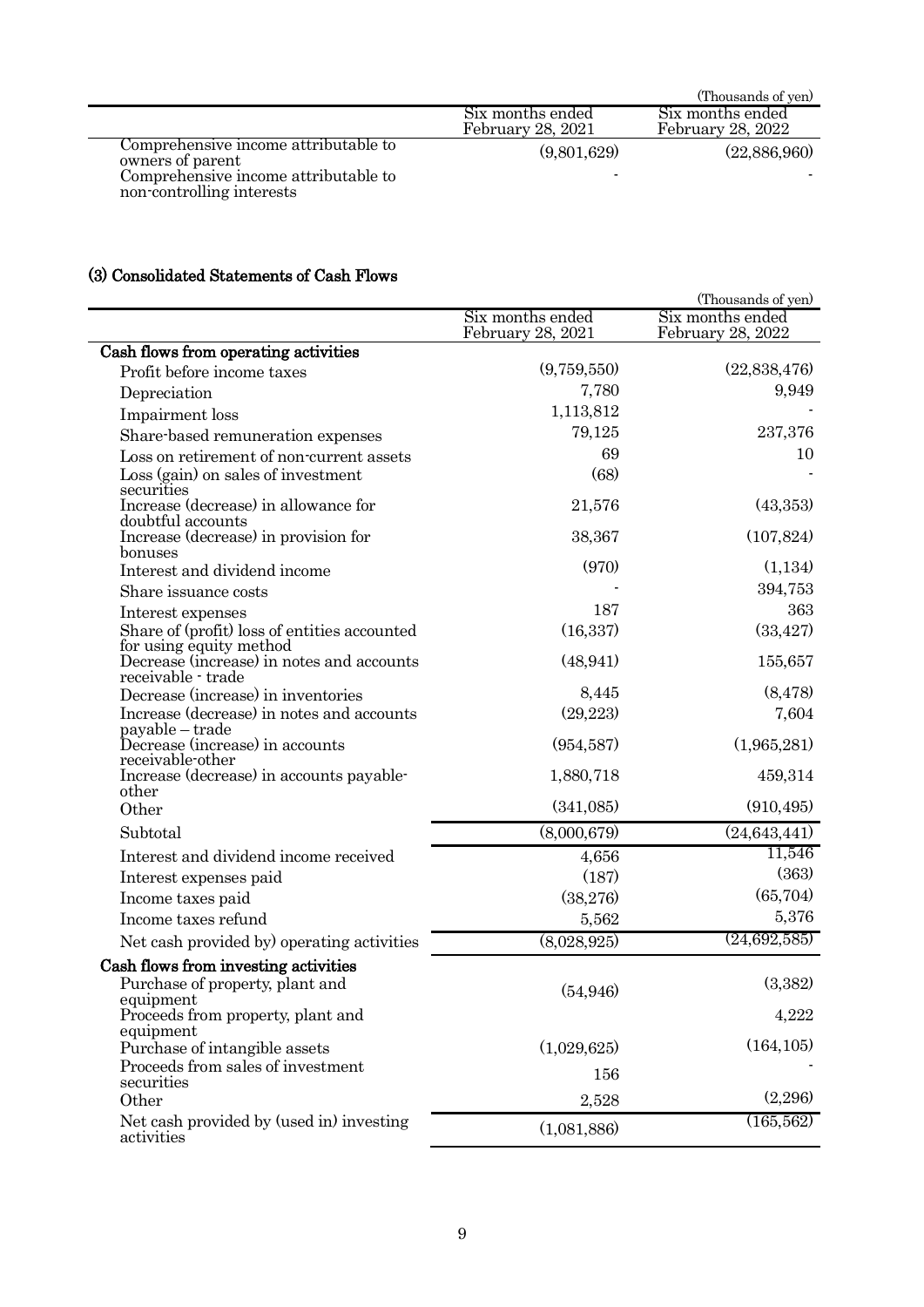|                                                                |                                       | (Thousands of yen)                    |  |
|----------------------------------------------------------------|---------------------------------------|---------------------------------------|--|
|                                                                | Six months ended<br>February 28, 2021 | Six months ended<br>February 28, 2022 |  |
| Cash flows from financing activities                           |                                       |                                       |  |
| Proceeds from issuance of shares                               |                                       | 77,619,773                            |  |
| Proceeds from disposal of treasury shares<br>of subsidiaries   | 403                                   | 5,400,729                             |  |
| Cash dividends paid                                            | (190)                                 | (28)                                  |  |
| Purchase of issuance of share acquisition<br>rights            | 2,043                                 |                                       |  |
| Other                                                          | (2,807)                               | (2,911)                               |  |
| $\triangle$ 551                                                | $\left( 551\right)$                   | 83,017,562                            |  |
| Effect of exchange rate change on cash and<br>cash equivalents |                                       |                                       |  |
| Net increase (decrease) in cash and cash<br>equivalents        | (9,111,363)                           | 58,159,413                            |  |
| Cash and cash equivalents at beginning of<br>period            | 28,966,185                            | 10,196,926                            |  |
| Cash and cash equivalents at end of period                     | 19,854,821                            | 68,356,340                            |  |

## (4) Notes to Consolidated Financial Statements

(Notes on the going concern assumption)

Not applicable.

(Notes on significant changes in the amount of shareholders' equity)

 The Company issued new shares through an overseas offering with a payment date of September 30, 2021, and disposed of part of its treasury shares. Consequently, share capital and legal capital surplus increased 13,377,393 thousand yen each and treasury shares decreased 5,624,640 thousand yen.

 In addition, the Company increased capital through third-party allotment to Z Holdings Corporation and NAVER Corporation with a payment date of September 30, 2021. Consequently, share capital and legal capital surplus increased 25,629,870 thousand yen each.

 Furthermore, in accordance with the resolution of the Company's 22nd annual general meeting of shareholders held on November 29, 2021, capital stock was reduced by 55,020,686 thousand yen and the same amount was transferred to other capital surplus in accordance with Article 447, Paragraph 1 of the Companies Act.

 As a result, share capital is 100,000 thousand yen, capital surplus is 111,780,805 thousand yen, and treasury shares are 4,007 thousand yen as of the end of the first quarter of the fiscal year under review.

(Adoption of special accounting methods for preparation of quarterly consolidated financial statements) (Calculation of tax expenses)

 With respect to the calculation of tax expenses, reasonable estimations are performed on an effective tax rate established after applying tax accounting to profit before income taxes for the consolidated fiscal year, which includes the second quarter of the consolidated fiscal year under review, and such tax expenses are calculated by multiplying this estimated effective tax rate by profit before income taxes. If the calculation of tax expenses using the estimated effective tax rate is extremely unreasonable, profit/loss before income taxes multiplied by the statutory tax rate is used and the recoverability of deferred tax assets is taken into consideration.

(Changes in Accounting Policies)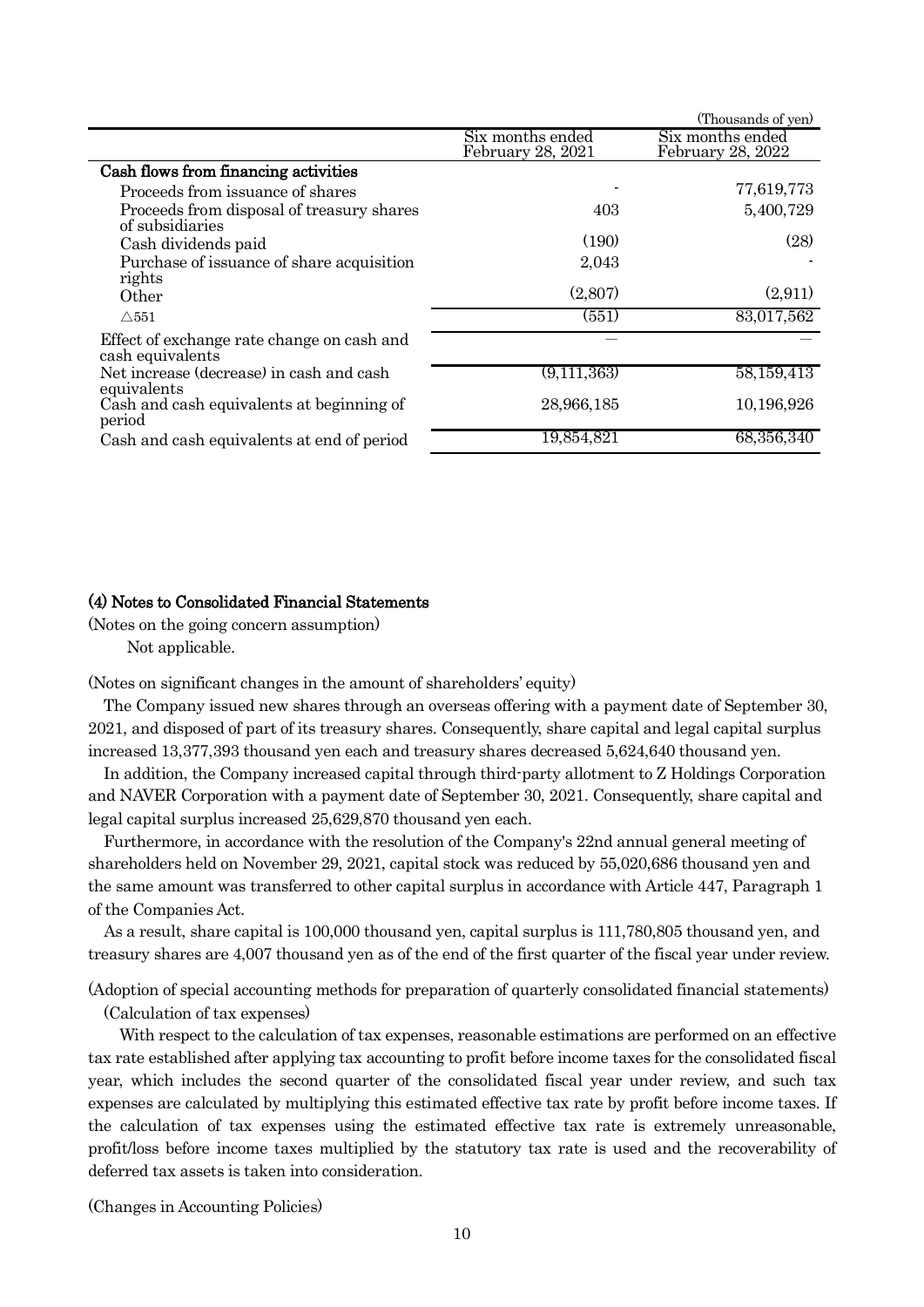(Application of Accounting Standard for Revenue Recognition and other standards)

The Company has applied the Accounting Standard for Revenue Recognition (ASBJ Statement No. 29, March 31, 2020; hereinafter the "Revenue Recognition Accounting Standard"), etc. since the beginning of the first quarter under review and recognizes revenue from goods or services which the Group promised to provide at an amount expected to be received in exchange for the goods or services at the time when control over the promised goods or services is transferred to a customer.

Major changes attributable to the application of the Revenue Recognition Accounting Standard and related measures are as follows.

Part of promotion expenses, etc. targeting users, which were posted under selling, general and administrative expenses in the past, have been changed to a reduction from transaction prices as transactions that include variable consideration.

The Revenue Recognition Accounting Standard is applied according to the provisional measures stipulated in the proviso in Paragraph 84 of the standard. With respect to the application of a new accounting policy, it is applied to the balance of retained surplus at the beginning of the first quarter of the fiscal year under review. This balance of retained surplus is obtained through calculation using the cumulative amount of the impact from retrospective application of the new accounting policy to periods prior to the beginning of the first quarter, either by adding it to or deducting it from the retained surplus.

As a result, net sales decreased 5,280,336 thousand yen and selling, general and administrative expenses decreased 5,280,336 thousand yen for the second quarter of the fiscal year under review.

In accordance with the transitional measures stipulated in paragraph 89-2 of the standard, the reported amounts for the previous fiscal year have not been reclassified to conform with the current classifications. According to the transitional measures prescribed in paragraph 28-15 of the Accounting Standard for Quarterly Financial Reporting (ASBJ Statement No. 12, March 31, 2020), the Company did not include information on the breakdown of revenue from contracts with customers in the first quarter of the previous consolidated fiscal year.

(Application of Accounting Standard for Fair Value Measurement, etc.)

The Company has applied the Accounting Standard for Fair Value Measurement (ASBJ Statement No. 30, July 4, 2019), etc. from the beginning of the first quarter of the consolidated fiscal year under review. Thus, it will apply the new accounting principles set forth in the Accounting Standard for Fair Value Measurement, etc. in accordance with the transitional provisions set forth in Paragraph 19 of the Accounting Standard for Fair Value Measurement and Paragraph 44-2 of the Accounting Standard for Financial Instruments (ASBJ Statement No. 10, July 4, 2019). The application of the new accounting policies has no effect on quarterly consolidated financial statements.

#### (Segment information)

1) Net sales and profit or loss in reportable segments

Six months ended February 28, 2021 (from September 1, 2020 to February 28, 2021)

| (Thousands of yen)              |                     |            |             |             |             |  |  |
|---------------------------------|---------------------|------------|-------------|-------------|-------------|--|--|
|                                 | Reportable segments |            |             |             | Total       |  |  |
|                                 | Demae-can           | Mail order | Segments    | Adjustments |             |  |  |
|                                 | business            | business   | total       | Note 1      | Note 2      |  |  |
| <b>Sales</b>                    |                     |            |             |             |             |  |  |
| Sales to external customers     | 10,076,282          | 333,195    | 10,409,477  |             | 10,409,477  |  |  |
| Intersegment sales or transfers | 15                  | 332,706    | 332,722     | (332, 722)  |             |  |  |
| Net sales                       | 10,076,298          | 665,902    | 10,742,200  | (332, 722)  | 10,409,477  |  |  |
| Segment profit / loss           | (8,585,490)         | 49,715     | (8,535,775) | (7,780)     | (8,543,555) |  |  |
| Other items<br>Depreciation     | 312                 | 7,468      | 7,780       |             | 7,780       |  |  |